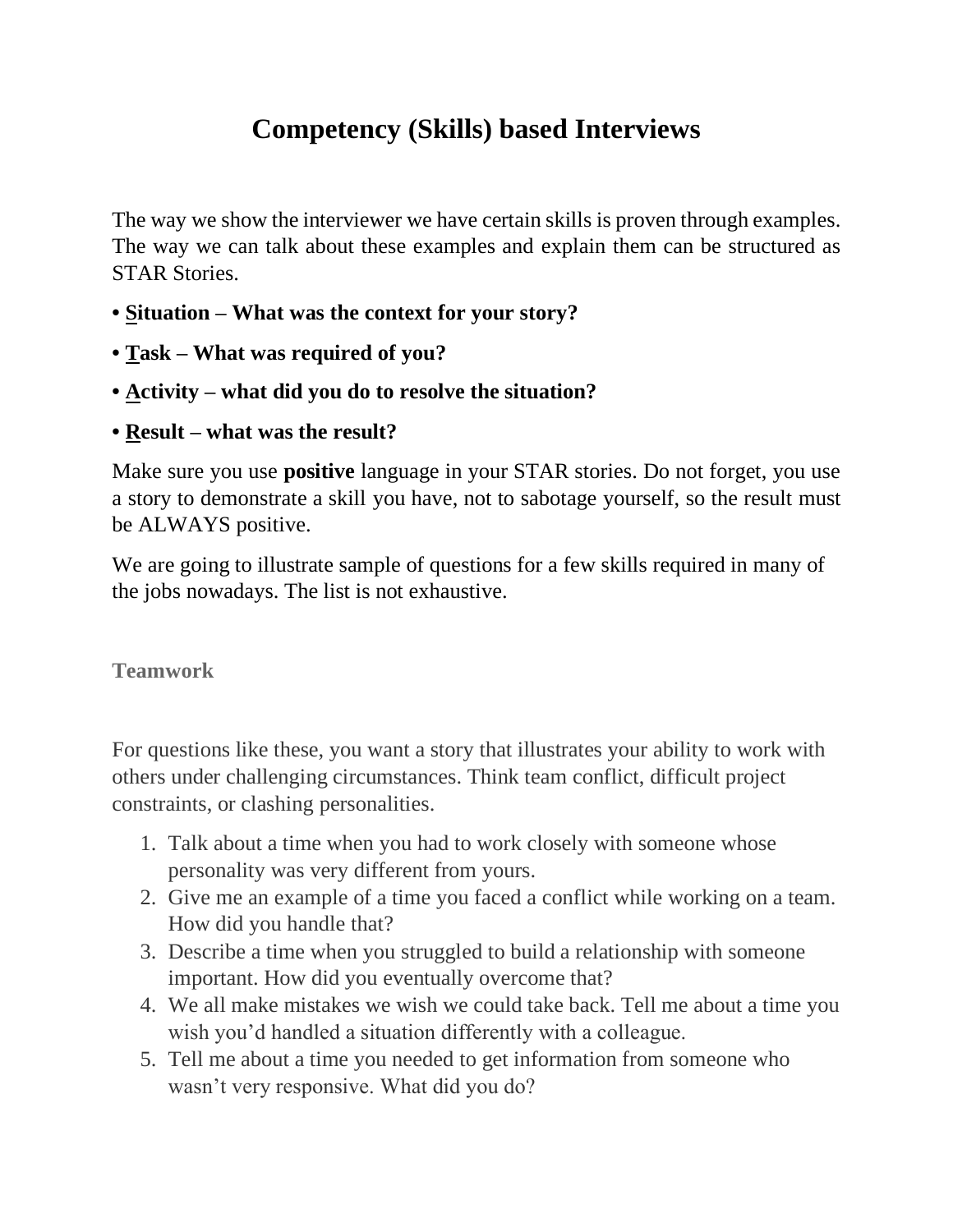## **Dealing with Clients Skills**

If the role you're interviewing for works with clients, be ready for one of these. Find an example of a time where you successfully represented your company or team and delivered exceptional customer service.

- 6. Describe a time when it was especially important to make a good impression on a client. How did you go about doing so?
- 7. Give me an example of a time when you did not meet a client's expectation. What happened, and how did you attempt to rectify the situation?
- 8. Tell me about a time when you made sure a customer was pleased with your service.
- 9. Describe a time when you had to interact with a difficult client. What was the situation, and how did you handle it?
- 10.When you're working with many customers, it's tricky to deliver excellent service to them all. How do you go about prioritizing your customers' needs?

## **Ability to Adapt**

Times of turmoil are finally good for something! Think of a recent work crisis you successfully navigated. Even if your navigation didn't feel successful at the time, find a lesson or silver lining you took from the situation.

- 11.Tell me about a time you were under a lot of pressure. What was going on, and how did you get through it?
- 12.Describe a time when your team or company was undergoing some change. How did that impact you, and how did you adapt?
- 13.Tell me about the first job you've ever had. What did you do to learn the ropes?
- 14.Give me an example of a time when you had to think on your feet in order to delicately extricate yourself from a difficult or awkward situation.
- 15.Tell me about a time you failed. How did you deal with the situation?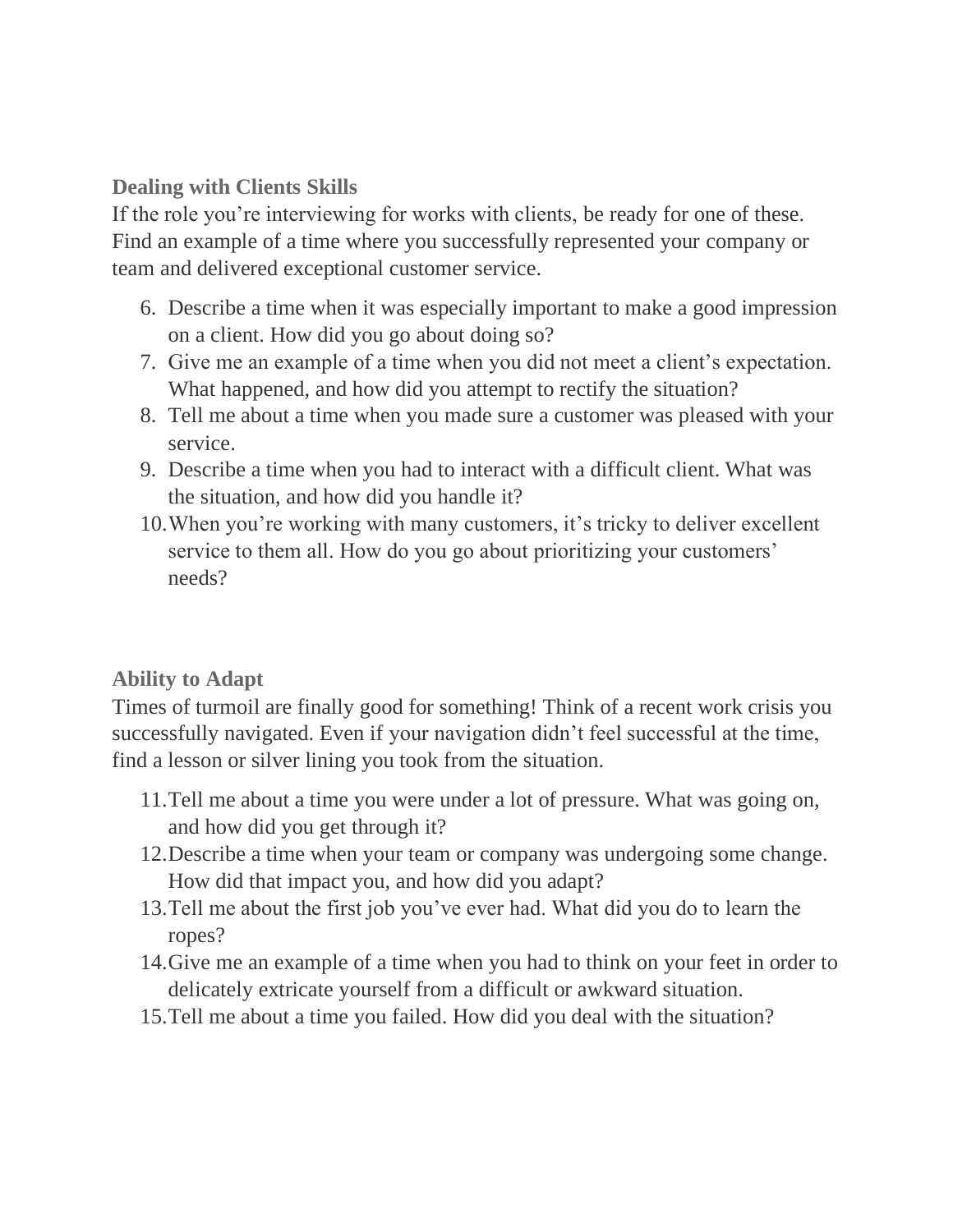**Time Management Skills**

In other words, get ready to talk about a time you juggled multiple responsibilities, organized it all (perfectly), and completed everything before the deadline.

- 16.Tell me about a time you had to be very strategic in order to meet all your top priorities.
- 17.Describe a long-term project that you managed. How did you keep everything moving along in a timely manner?
- 18.Sometimes it's just not possible to get everything on your to-do list done. Tell me about a time your responsibilities got a little overwhelming. What did you do?
- 19.Tell me about a time you set a goal for yourself. How did you go about ensuring that you would meet your objective?
- 20.Give me an example of a time you managed numerous responsibilities. How did you handle that?

## **Communication Skills**

You probably won't have any trouble thinking of a story for communication questions, since it's not only part of most jobs; it's part of everyday life. However, the thing to remember here is to also talk about your thought process or preparation.

- 21.Give me an example of a time when you were able to successfully persuade someone to see things your way at work.
- 22.Describe a time when you were the resident technical expert. What did you do to make sure everyone was able to understand you?
- 23.Tell me about a time when you had to rely on written communication to get your ideas across to your team.
- 24.Give me an example of a time when you had to explain something fairly complex to a frustrated client. How did you handle this delicate situation?
- 25.Tell me about a successful presentation you gave and why you think it was a hit.